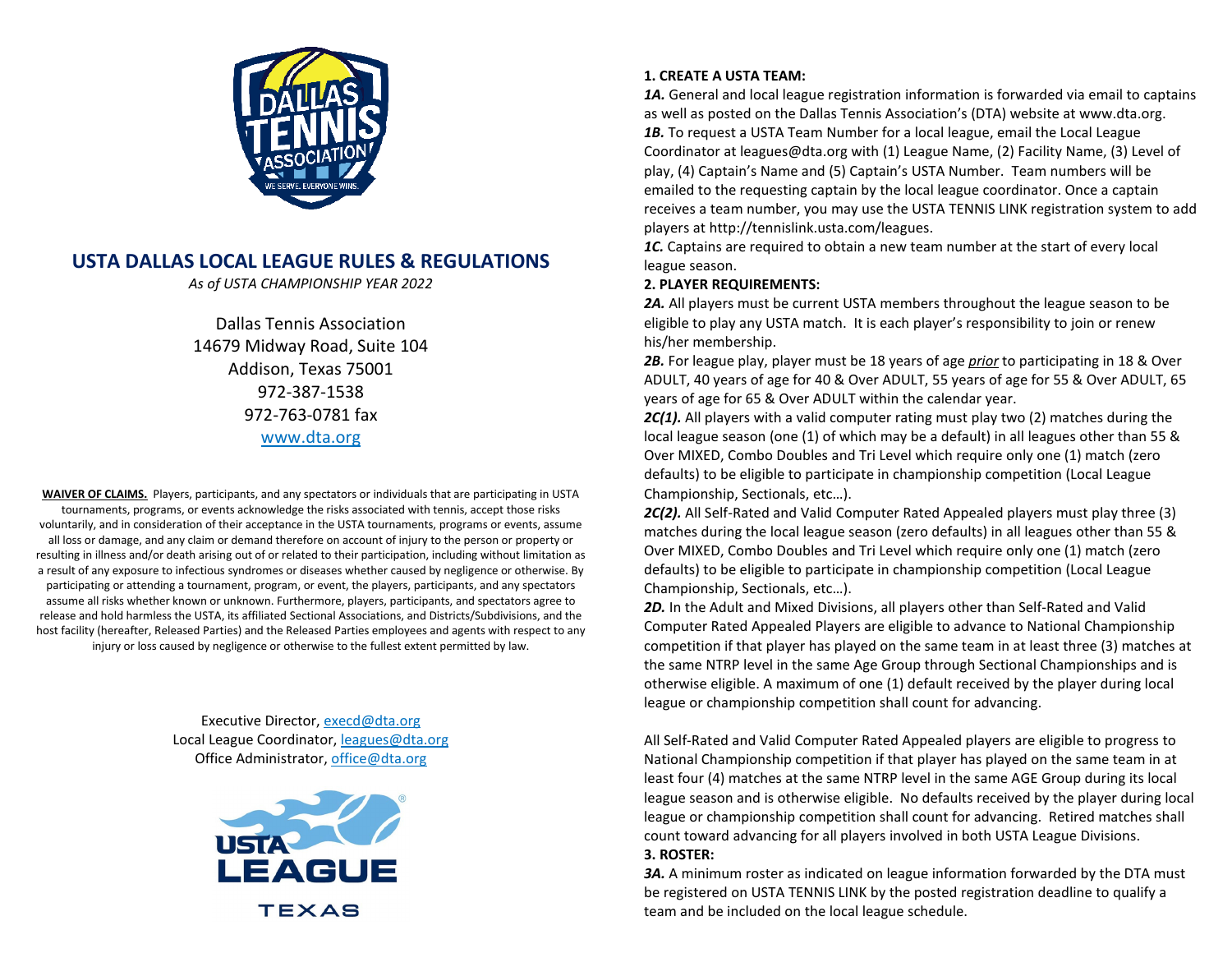*3B.* Team registration will be online through USTA TENNIS LINK at

http://tennislink.usta.com/leagues using team number provided to captain by local league coordinator. Teams may add players any time prior to the date on the schedule of their second to last regular season match.

*3C.* Once league flights or schedules are published on USTA TENNIS LINK, team rosters are considered set and only new players may be added. No player movement between teams/levels/flights will be allowed.

*3D.* Leagues fees are Non-Refundable/Transferrable unless the level entered does not make.

#### **4. PLAYER PARTICIPATION/PRIMARY TEAM DECLARATION:**

**44.** A player may play on one team in a NTRP level within a division<sup>\*\*</sup> in the same local league during the same season. When the NTRP levels are divided into flights, players may not play in more than one flight at the same NTRP level in the same local league. *4B.* A player may play on more than one team within a division\*\* in the same season provided it is in different NTRP levels.

4C. A player may play on more than one team within a division<sup>\*</sup> at the same NTRP level provided it is in separate local leagues.

*4D.* It is the responsibility of the captain to know if they have any players that qualify for championship play on more than one team within the same division\*\*. A player who will be attending Sectionals with a team from another local league is not eligible to participate in USTA Dallas playoffs in the same division.

Players will be allowed to play on more than one team at different NTRP levels during Section Championship. This will include Local League Post Season Play to include League Play Offs and City Championships.

If a player participates on more than one team during Post Season Play (i.e. League Play Offs, City Championship, etc…) matches for multiple NTRP levels may be scheduled on the same day and time or different locations. Schedules may not be adjusted by the coordinator nor will match start times be delayed due to waiting on a player that is playing in a different match at another NTRP level.

Player rest periods between different levels of play will NOT be guaranteed. Rest periods are only allowed if it is within the same level of play. Post Season (i.e. League Play Offs, City Championship, etc…) schedules and matches will not be delayed by NTRP Level should a player participating on more than one team still be on court or just coming off court at a scheduled match time.

*4E.* If a Wild Card is extended post Dallas championship play, it is the responsibility of the captain to verify player's primary team declaration as said players may have declared an alternate primary team post championship play if the pending Wild Card team had been eliminated.

#### **5. NTRP:**

*5A.* A USTA rating is required for league play in all levels. An unrated player is required to Self-Rate before team registration. Go to http://national.usta.com (About NTRP Rating link) for more information. The local league has no control/influence over a player's NTRP rating.

*5B.* For straight NTRP level leagues (such as 4.0), players cannot have a rating higher than the NTRP level in which the player is competing. A player may only play one (1) NTRP level (.5) above the player's current NTRP level in the 18 & over ADULT and 40 & over ADULT Divisions.

*5C.* For MIXED, 55 & over ADULT and 65 & over ADULT (using combined NTRP levels, such as 7.0, 8.0, etc…), the combined NTRP level of the doubles team cannot exceed the combined NTRP ratings level entered. The NTRP difference between members of an individual doubles team may not exceed 1.0.

*5D.* Computer Rated Players & Self-Rating:

Returning USTA League tennis players begin with their most current NTRP computer rating. If more than three years (two years for players 65 and over) have elapsed since their last computer rating or a player has never had a computer rating, that individual may self-rate to enter the program. The NTRP characteristics have not changed. A player without a current computer-generated rating will self-rate while he/she registers for a team on USTA TENNIS LINK. Players begin to generate a dynamic NTRP rating after their first match with a NTRP computer rated player.

*5E.* Dynamic NTRP Ratings:

All match results and the use of national benchmark NTRP ratings will be used to produce year-end NTRP ratings published each December.

**5F.** NTRP Disqualification Procedures:

Dynamic ratings will be calculated for all players during local league competition, and at every level of championship competition below National Championships, to determine if any players have reached the NTRP disqualification criteria stated in the USTA NTRP Computer Rating System Procedures. Year-end computer (C) and benchmark (B) players are not subject to dynamic NTRP disqualification. All other players (S, A, M, T, D) will be NTRP disqualified if they reach the disqualification level three (3) times based on all matches reported in the National database for USTA League Tennis Adult and Senior divisions.

For Texas, if a self-rated (S), Medical Appeal and/or Computer Rated Appeal (A) player is promoted from a level of play, the player shall cease play immediately from the NTRP level being promoted from and graduate to the next higher NTRP level. All prior matches shall stand in good faith.

Captains and/or teams with 2 or more promoted players within a 12-month period may be subject to an NTRP Grievance and subsequent suspension from USTA Leagues. **6. SCHEDULE:**

*6A.* The home team captain should notify the visiting team five (5) days in advance of the match time and accurate, up-to-date directions to the site.

*6B.* There will be a round robin format with the number of matches determined by the total number of teams registered on USTA TENNIS LINK within each NTRP flight/division by the scheduled league team roster deadline set by the local league coordinator. If faced with an odd number of teams and limited play opportunities, the local league coordinator may schedule a Partial Round Robin (PRR). Teams will be assigned a number randomly and placed in a predetermined draw. Partial Round Robin will be used to maximize the available opportunities to play.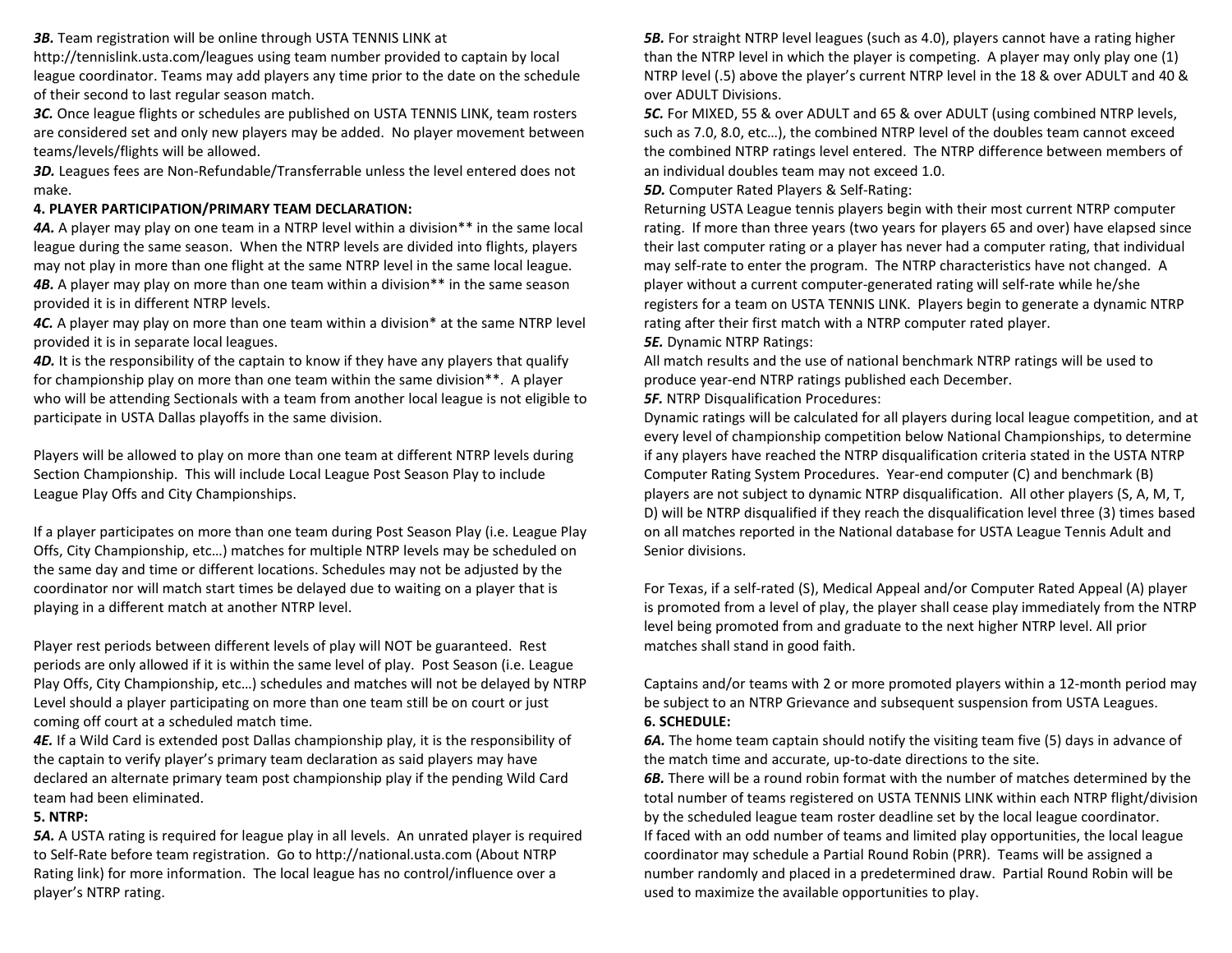*6C.* Once the team roster deadline has passed, teams are committed to participate in local league play. Any team that fails to field the required lines of play will be subject to the Team Default rule as listed herein, #10A.

#### **7. MATCH FORMATS ALL DIVISIONS:**

*7A.* All local league matches, and local league championship matches will be played using the best of two sets criteria, conventional scoring, with a Coman set tiebreak (the first to 7 by 2) at 6 games all and a Coman match tiebreak (the first to 10 by 2) in the event of split sets. In the Coman tiebreak players change ends of the court after the 1st point, the 5th point, the 9th point, the 13th point, etc…

*7B.* The Home team will be responsible for providing the appropriate number of courts (2-hour minimum) and cans of new USTA approved yellow tennis balls.

Indoor or clay court play is optional provided the visiting team is agreeable.

*7C.* Players are responsible for their own water during play.

*7D.* Individual League Formats are as follows:

| 3 doubles $-2$ singles     |
|----------------------------|
| 2 doubles $-1$ singles     |
|                            |
| 3 doubles $-2$ singles     |
| 2 doubles $-1$ singles     |
|                            |
| $3$ doubles $-1$ singles   |
| 4 doubles $-1$ singles     |
| 2 doubles $-1$ singles     |
|                            |
| 4 doubles $-1$ singles     |
| 2 doubles $-1$ singles     |
|                            |
| 3 doubles $-1$ singles $*$ |
| 2 doubles $-1$ singles $*$ |
| 3 doubles                  |
| 3 doubles                  |
| 3 doubles                  |
|                            |

\* 40 & Over City Championship, Sectionals and Nationals format will be 1 singles and 3 doubles (3.0, 3.5, 4.0, 4.5). National Invitational format will be 3 doubles (OPEN). \*\* 18 & Over (2.5, 6.0, 7.0, 8.0, 9.0, 10.0), 40 & Over (6.0, 7.0, 8.0, 9.0), 55 & Over (6.0, 7.0, 8.0, 9.0)

*7E.* Rosters must be exchanged at the designated match time and all players should be on their assigned court ready to play. It is the responsibility of the captain to verify players at the time the lineup is exchanged. Ineligible players must be identified prior to the start of the match. Ineligible players will be recorded as a default (6-0, 6-0) in USTA TENNIS LINK.

*7F.* Captains should use scorecards on USTA TENNIS LINK to avoid playing ineligible players. Go to http://tennislink.usta.com/leagues. Click on "Record a Score" located under My Quick Links on the right. Enter your match number. Scroll to the bottom and click on "Print Blank Scorecard". Captains are responsible for verifying player eligibility prior to match play.

Scorecards printed off USTA TENNIS LINK for matches will include both teams' most upto-date rosters.

*7G.* Points played in good faith stand. If a disagreement arises on court, it should be resolved before play resumes. Detailed information may be found in Friend at Court "The Code" available on the USTA website. Match results will stand as played, NO EXCEPTIONS.

*7H.* Match play must begin no later than 15 minutes after the designated start time per the 15-minute default rule. No line shall begin play before the 15-minute default time has passed unless all players from the higher singles/doubles positions are present. Defaults must be from the bottom up. (i.e.: Line 2 singles or Line 3 doubles if players are not available at the start of the match.) Doubles teams are to be moved up as a pair.

*7I.* The team captain for each team shall exchange their team line-up simultaneously prior to the beginning of the team match. No substitution may be made in an individual match after the line-up has been presented, except for injury to, illness of a player during warm-up and an eligible replacement can be made within the default time. The substituted player may only take the position of the player whom they are replacing. If the substitution is made during the warm-up, the substitute player is entitled to a fiveminute warm-up.

*7J.* Cell Phones & Other Electronic Devices

All communication devices are to be turned off during play. Should a player's communication devise go off during play their opponent may call a let on the first offense and warn the offender that any subsequent offense will result in the loss of that point.

*7K.* Coaching is NOT allowed during USTA League or Championship play.

*Updated 4/5/2022! 7L.* Play should be continuous. Between points, a maximum 25 seconds is allowed. When players change ends at the end of a game, a maximum 90 seconds is allowed. At set break, 120 second (2 minutes) is allowed.

**7M.** When weather or unforeseen circumstances force the DTA League Coordinator to use an alternate scoring format during a local championship event (i.e. League Play Off, City Championship and Weekend Events), Dallas will utilize an 8-game Pro-Set with Ad scoring. If faced with time constraints, the DTA League Coordinator and VP of Leagues will determine the appropriate scoring format, which could include a shorter format.

**8. MAKE UP MATCHES (Due to Rain/Championship Advancement/Extreme Weather):** *8A.* Rainout / Championship Advancement/Extreme Weather Make-ups:

All make-up matches for rain or championship advancement should be played within 14 days of the rainout/originally scheduled match. If a make-up match has not been entered in USTA TENNIS LINK within 14 days of the original match date, it should be considered as scheduled by the DTA League Coordinator on the 14th day at:

- \* 1:00pm for Women's Weekday Leagues
- \* 5:00pm for Men's and Women's Saturday Leagues
- \* 9:00am for Men's Sunday League
- \* 4:00pm for Women's Sunday League
- \* 3:00pm for 18 & over MIXED

\* 6:00pm for 40 & over MIXED and 55 & over AGE GROUP

No match is to be rescheduled without the consent of the coordinator unless it is a rainout/championship play. Do not cancel for rain until the day of the match. Only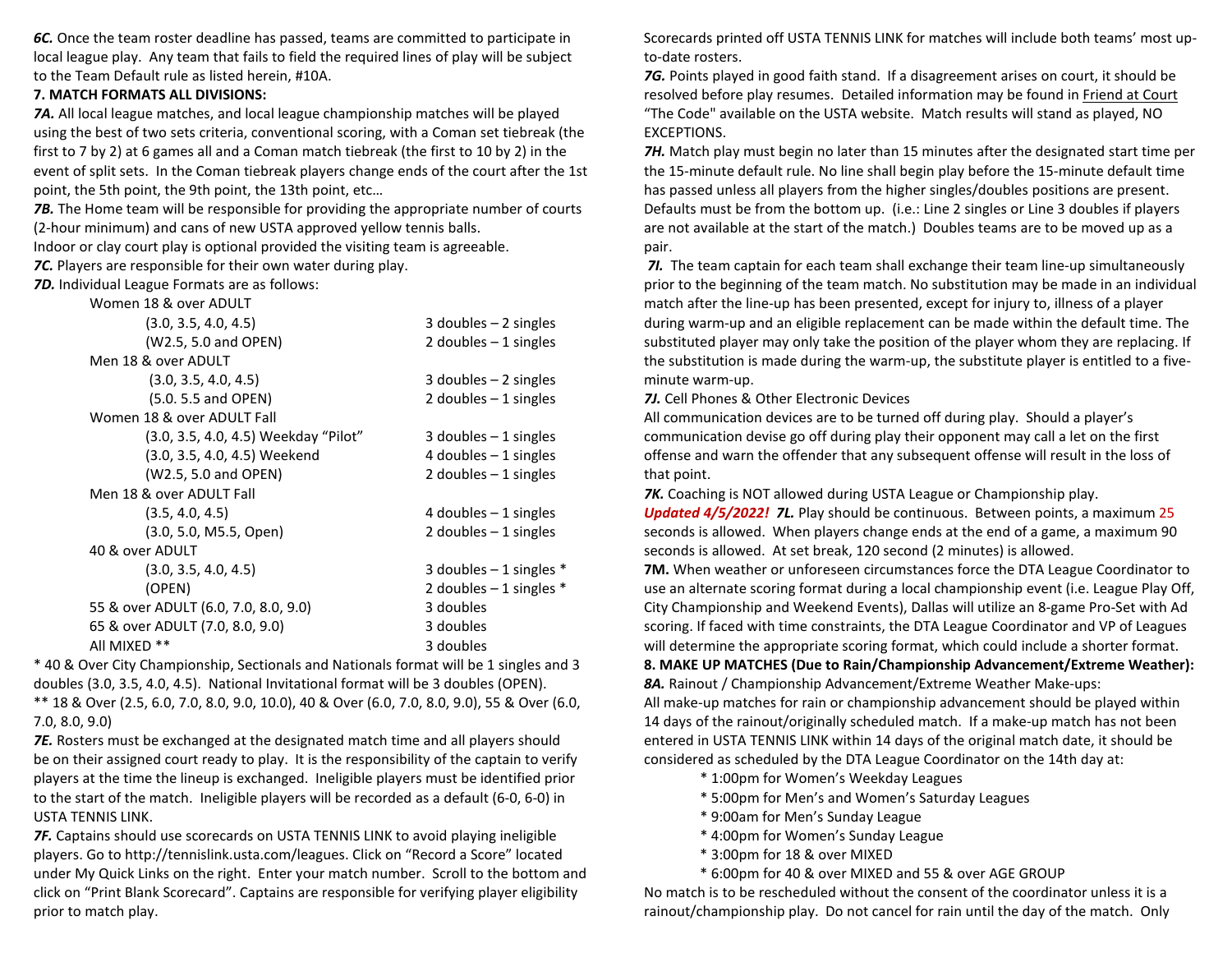lines that have started (first service attempt) stand for a rain make-up. A team is not held to any defaulted line(s) given.

Should teams be faced with inclement weather on the date of the scheduled make up match, teams have 7 days from that date to reschedule unless late in the season at which time the DTA will set a completion deadline (#8G).

*8B.* Players that do not complete their match within the original 2-hour time limit and are bumped from their court must remain available to resume the match for a period of 1 hour if the home team can decide to resume the match within 1 hour. If a court cannot be secured within an hour, the players/captains will have 48 hours to schedule the completion of the match (within 14 days) and provide the details to the league coordinator.

#### *8C. Updated 2/28/2022!* Rain/Extreme Weather Delay:

If both captains have not agreed to declare a rainout/extreme weather, both teams (all players to play that day's match) must be available at the site for one hour beyond the scheduled match time.

*8D.* Extreme Weather Conditions. The HOME Captain determines the conditions at the match site and is responsible for notifying the VISITING Captain NO MORE THAN two (2) hours prior to match start time on the SCHEDULED DAY OF THE MATCH. Both captains should verify through www.weather.com. The following weather conditions may subject a match to be rescheduled:

(1) If the actual temperature is 35 degrees or below at the time match is scheduled to begin play.

(2) The actual temperature is 105 degrees or higher at the time match is scheduled to begin play.

If either of the above extreme weather conditions exist, either captain may reschedule the match. Once the match has started, it must be completed.

*8E.* Split-Time Match Play:

If individual match times must be scheduled separately due to court conflict, it is the home team's responsibility to notify and coordinate with the visiting captain. *8F.* Automatic Reschedule Match Status. Any regularly scheduled league match(es)

involving a team in which 50% or more of male or female roster players are scheduled to play in a USTA Dallas Local Play Off, Sectionals and/or Nationals event representing Dallas shall be granted AUTOMATIC RESCHEDULE status by the local league coordinator and the opposing team. It is the responsibility of the advancing team to notify their opponent NO LATER than 48 hours prior to the scheduled match date. Captains may reschedule the entire match or line by line. The affected match shall be rescheduled following the 14 days' make-up rule noted in 8A.

Teams with greater than 50% absence due to representation at a Sectional or National Championship for a city other than the one the local league is being played, will only be allowed to make up lines so their team plays a majority of the lines to constitute a valid team matches (3-lines in a 5-line league; 2-lines in a 3-line league).

*8G.* The League Coordinator may reschedule a match at his/her discretion.

#### **9. SCORING:**

*9A.* Within 12 hours of a completed match BOTH CAPTAINS are responsible for entering scores using USTA TENNIS LINK. The first captain (or designated team member) to log on will enter the scores and the second captain (or designated team member) to log on

will confirm or dispute the already reported results. In the event of a disputed score, contact the DTA office with the details at leagues@dta.org.

Match play and points are to be awarded to the player(s) who physically completed the match. NO EXCEPTIONS. Players may not be substituted during Score Entry on USTA TENNIS LINK nor may match results be altered. This will result in an AUTOMATIC Forfeit/Team Default, noted in rule #10. Both captains and players involved will be removed from USTA Dallas ADULT League play indefinitely.

*9B.* Scoring for all DTA/USTA matches will be as follows:

One point for each TEAM MATCH (consists of all individual matches) won.

*9C.* In the event of a tie, the following NATIONAL/ SECTIONAL guidelines prevail:

9C (1) Individual Matches. Winner of the most individual matches the entire competition.

9C (2) Head-to- head. Winner of head-to-head match *only if all tied teams have played each other and one team defeated all the teams that are tied*.

9C (3) Sets. Loser of the fewest number of sets

9C (4) Games. Loser of the fewest number of games.

9C (5) Game Winning Percentage: Total games won divided by total games played.

9C (6) Coin toss.

For 40 & over ADULT, if tied 2-2, the tie shall be broken by the first of the following methods to do so:

(a). Sets: Loser of the fewest number of sets.

(b). Games: Loser of the fewest number of games.

(c). Game Winning Percentage: Total games won divided by total games played

(d). Line 1 Doubles.

*9D.* A team that is awarded a defaulted line during local league season play may have up to 14 days from the original match date to request a player name change for the defaulted line on USTA TENNIS LINK. Player name changes must be requested through the local league coordinator via email at leagues@dta.org. This DOES NOT apply to Post Season play.

## **10. FORFEITS/Team Defaults:**

*10A*. Forfeits start from the lowest singles or doubles lines. A team must play the majority of lines each team match or that match shall be considered a "team default". If a "team default" occurs for any reason during round robin play, the defaulting team will (1) default all remaining matches in the round robin, (2) not be eligible for the same Local League Championship for that season, and (3) all team members of the defaulting team must split up in the following season with no more than 4 members of the defaulting team on any one team in the following season. After the season, if all teams in contention for championship play have already played the defaulting team in good faith, the matches stand as played; otherwise, all matches of the defaulting team shall be invalid.

## **11. COMPLAINT AND GRIEVANCE:**

*11A*. Complaints and Grievances must be presented in writing to the DTA/Grievance Committee within five (5) days of the occurrence by (a) the team captain or acting captain that was present at the match, (b) a league coordinator or (c) a member of the league committee.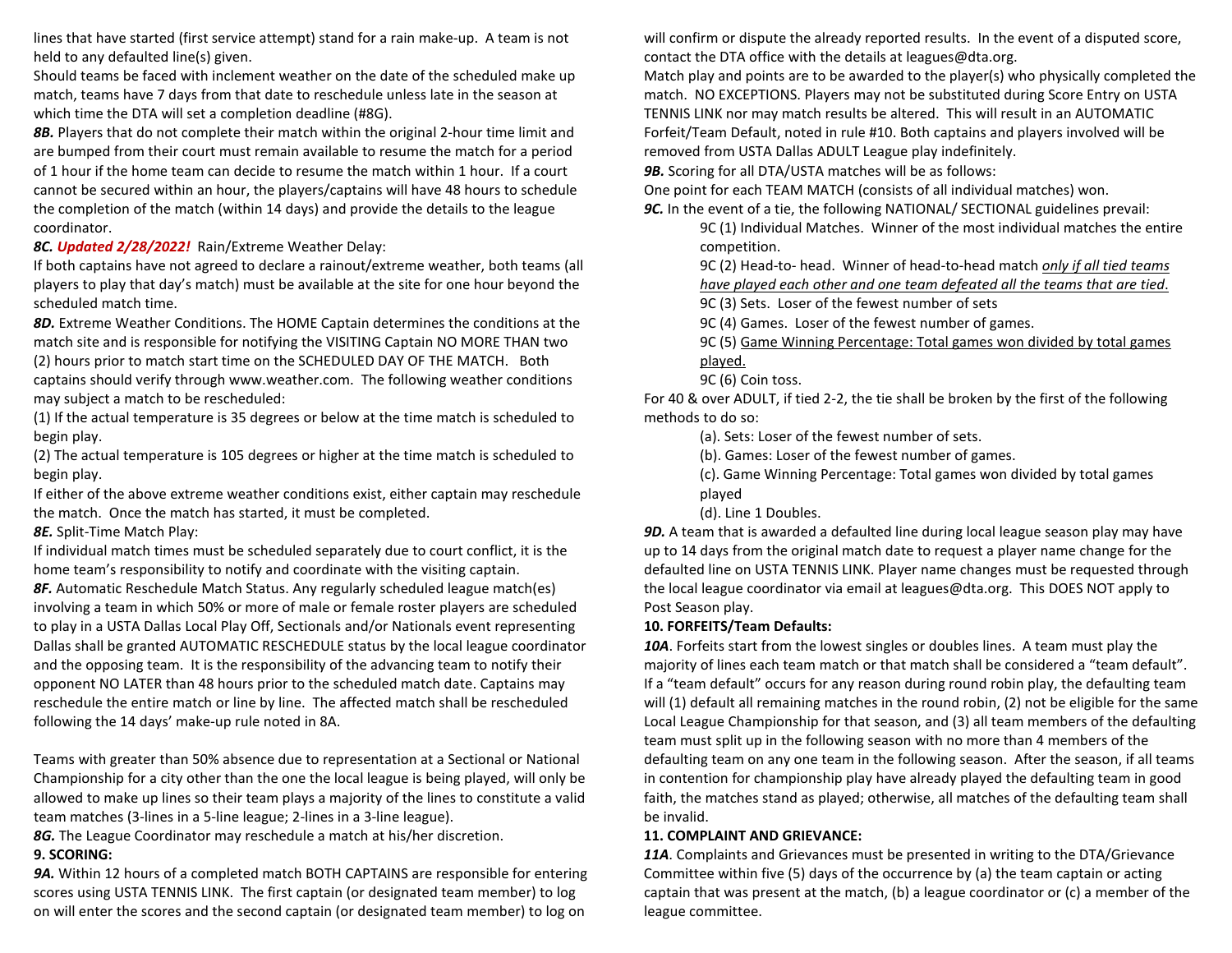11B. The player and his/her captain will receive a copy of a properly filed complaint which will be held on file in the DTA office for a period of one year.

*11C.* The Local Grievance Committee will officiate any grievance against an individual or team. The parties involved will be given the opportunity to present their side of the event for which the grievance was filed. ALL GRIEVANCES REQUIRE A \$50.00 FEE TO FILE WHICH WILL BE RETURNED IF THE GRIEVANCE IS UPHELD!

*11D.* If the matter is an NTRP protest, a team captain must submit a written protest directly to Todd Reed, Ratings Coordinator USTA TEXAS at treed@texas.usta.com.

(\*\*) A division is any one of the National league programs offered and administered by the USTA (USTA League Tennis – 18+ ADULT, 40+ ADULT, 55+ ADULT, 18+ MIXED, 40+ MIXED, and 55+ MIXED).

#### **MISCELLANEOUS INFORMATION/Match Times:**

**Saturday ADULT League only:** Any time between 9:00am and 4:00pm is an acceptable start time for the Saturday League.

**Sunday ADULT Men's League only:** Matches should not be scheduled before 11:00am unless both captains agree to an alternate time.

**Women's ADULT Spring/Summer League:** Any time between 9:00am and 1:00pm is an acceptable start time for the *Weekday* League. Any time between 9:00am and 4:00pm is an acceptable start time for the *Weekend* League.

**Women's ADULT Fall/Winter Leagues:** Any time between 9:30am and 11:30am is an acceptable start time for the *Weekday* Leagues and any time between 10:00am and 2:00pm is an acceptable start time for the *Weekend* Leagues, unless both captains agree to an alternate time.

**18 and over MIXED:** All matches are to start between 5:00pm and 6:00pm, unless both captains agree to an alternate time.

**55 and over MIXED:** Matches should not be scheduled before 3:00pm unless both captains agree to an alternate time.

#### *Updated 4/5/2022 (Last REV. 2/28/2022) (\*\*\*)*

*(\*\*\*) The USTA Dallas Rules and Regulations are subject to change. REV. date will be updated if a revision is made. The most recent REV. date will be referenced when needed. If there is a conflict as to the interpretation of a rule contained herein, the League Coordinator and Vice President of Leagues shall make the final determination as to the proper interpretation of such rule.*

# **USTA TENNIS FACILITIES**

**ALLEN HIGH SCHOOL (Eagles Landing Tennis Center)** 300 Rivercrest Blvd., Allen, TX 75002

# **214-495-6710**

## **BENT TREE COUNTRY CLUB**

5201 Westgrove Drive, Dallas, TX 75248 **972-931-7326**

## **BOYD HIGH SCHOOL**

600 North Lake Forest Drive, McKinney, TX 75070 **No phone on site.**

# **BRIDLEWOOD TENNIS CENTER**

5000 Par Drive, Flower Mound, TX 75028 **972-899-5678**

#### **BROOKHAVEN COUNTRY CLUB**

3333 Golfing Green Drive, Dallas, TX 75234 **972-241-5961**

# **BROOK HOLLOW GOLF CLUB** 8301 Harry Hines Blvd., Dallas, TX 75235 **214-637-4440**

**BUFFALO CREEK SWIM & TENNIS CLUB** 1001 Country Club Drive, Heath, TX 75032 **214-205-1088**

**CANYON CREEK COUNTRY CLUB**  625 Lookout Drive, Richardson, TX 75080 **972-231-2881**

**CASTLE HILLS TENNIS CENTER** 2501 Queen Margaret Drive, Lewisville, TX 75056 **972-889-7500**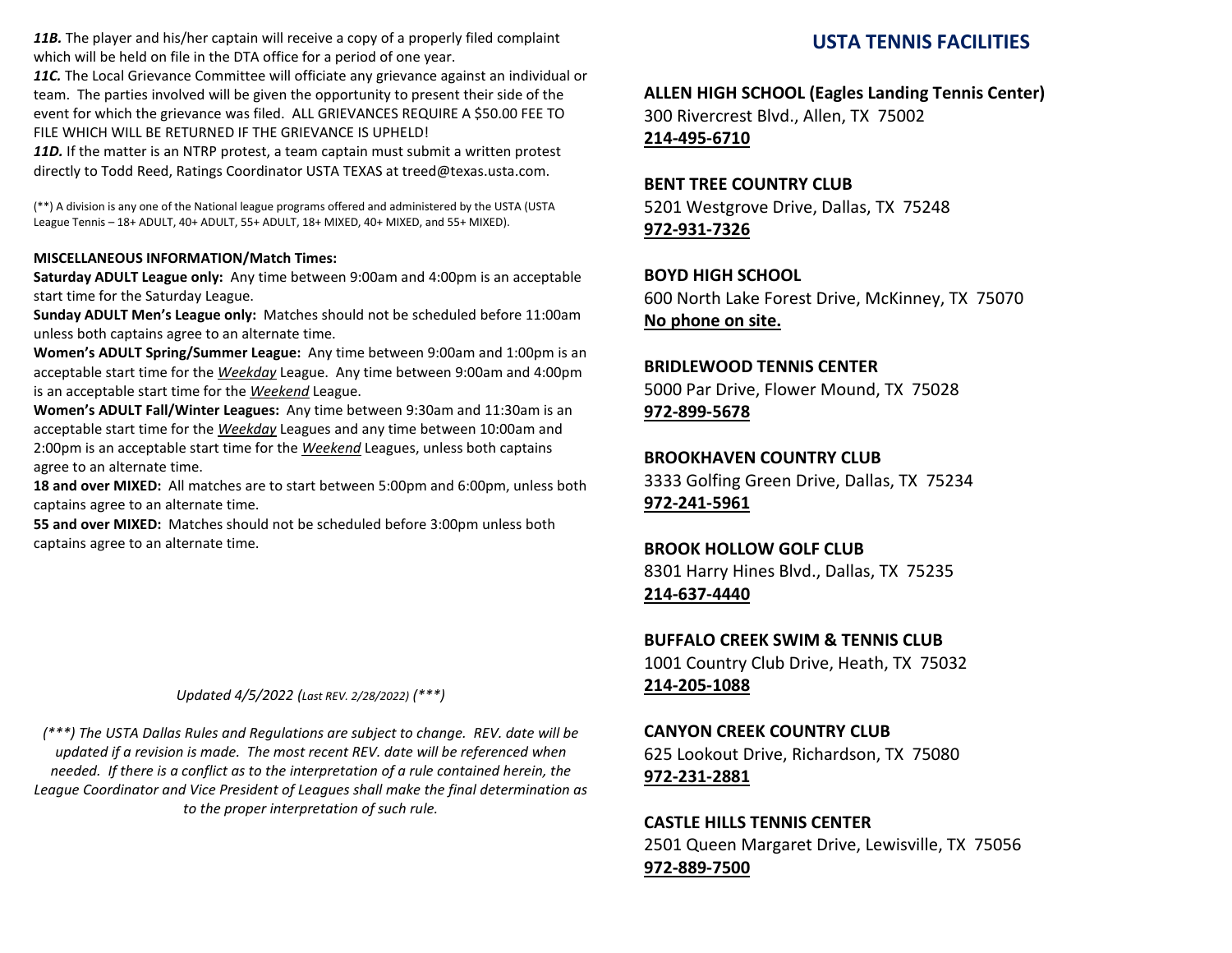**CHANDLERS LANDING TENNIS**  501 Yacht Club Drive, Rockwall, TX 75032 **No phone on site.**

**COLLEYVILLE PARK** 5201 Bransford Rd, Colleyville, TX 76034 **No phone on site.**

**COLLIN COUNTY COMMUNITY COLLEGE**  2800 E. Spring Creek Pkwy, Plano, TX 75074 **No phone on site.** 

**COOPER AEROBICS CENTER**  12200 Preston Road, Dallas, TX 75230 **972-560-2667**

**COPPELL TENNIS CENTER**  185 West Parkway Blvd, Coppell, TX 75019 **214-496-7052** 

**COUNTRY PLACE – PLANO** 3600 Country Place Drive, Plano, TX 75023 **972-985-8855**

**DALLAS ATHLETIC CLUB**  4111 Dallas Athletic Club Dr., Dallas, TX 75228 **972-279-1549** 

**DALLAS COUNTRY CLUB** 4155 Mockingbird Lane, Dallas, TX 75205 **214-521-2151**

**DFW LAKES HILTON**  1800 Highway 26 East, Grapevine, TX 76051 **817-410-6828**

**EAGLES LANDING TENNIS CENTER (Allen High School)** 300 Rivercrest Blvd., Allen, TX 75002 **214-495-6710**

**ELDORADO COUNTRY CLUB** 2604 Country Club Drive, McKinney, TX 75070 **972-529-2775**

**FOUR SEASONS SPORTS CLUB**  4150 N. MacArthur Blvd., Irving, TX 75038 **972-717-2540**

**FRETZ TENNIS CENTER**  6998 Beltline Road, Dallas, TX 75254 **214-670-6622**

**GLENEAGLES COUNTRY CLUB**  5401 W. Park Blvd., Plano, TX 75093 **972-964-6348**

**GREENHILL TENNIS CENTER**  4141 Spring Valley Road, Addison, TX 75001 **972-628-5670**

**HACKBERRY CREEK COUNTRY CLUB**  1901 Royal Lane, Irving, TX 75063 **972-869-1503**

**HIGH POINT TENNIS CENTER**  421 Spring Creek Parkway, Plano, TX 75023 **972-941-7170**

**HUFFHINES TENNIS CENTER**  1601 Syracuse Drive, Richardson, TX 75081 **972-744-7870**

**JACK COLEMAN TENNIS CENTER (GARLAND)**  1010 West Miller Road, Garland, TX 75041 **972-205-2778**

**JEWISH COMMUNITY CENTER (The J)**  7900 Northaven Road, Dallas, TX 75230 **214-739-2737**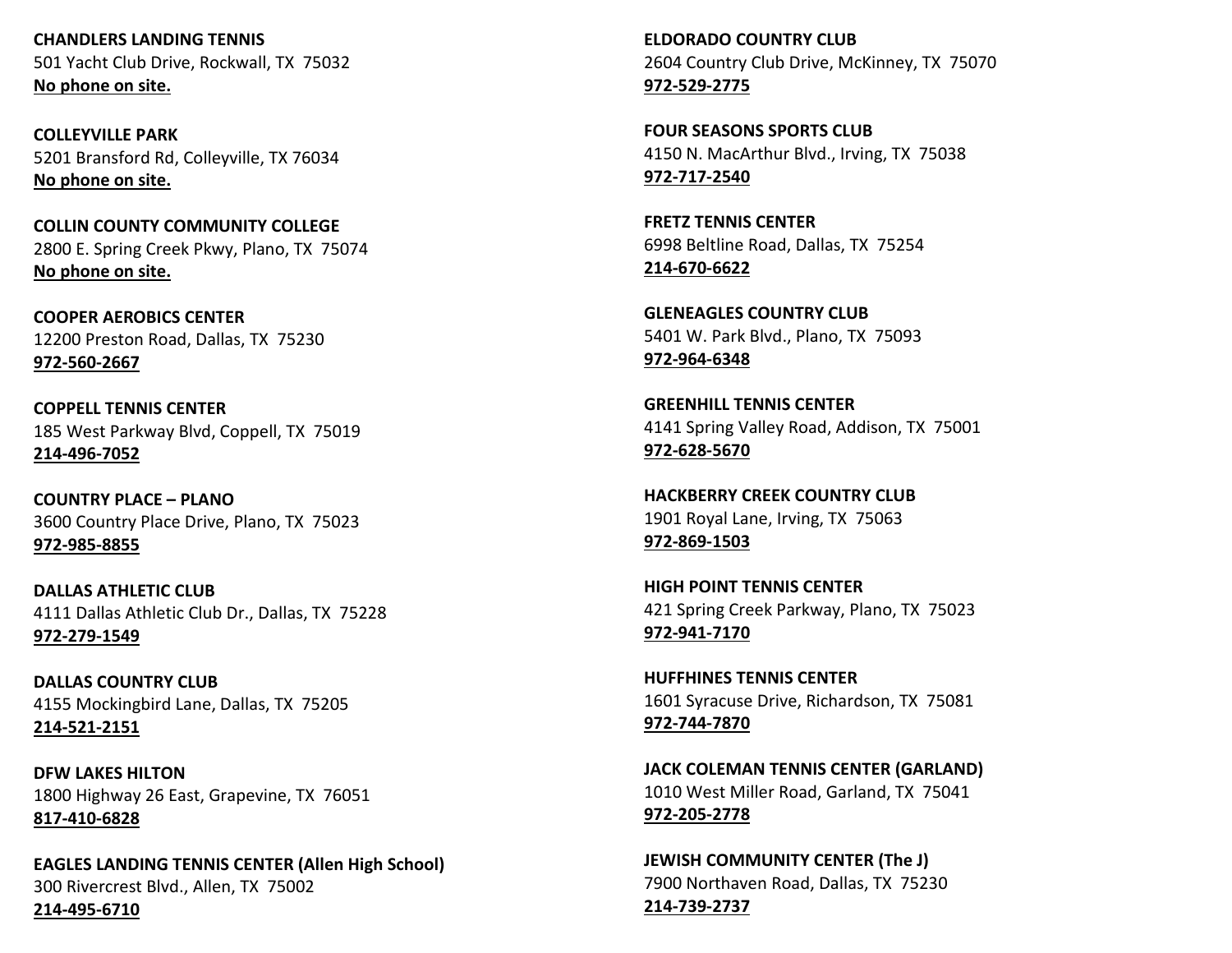**KIEST TENNIS CENTER**  2324 W. Kiest Blvd., Dallas, TX 75224 **214-670-7618** 

**L.B. HOUSTON TENNIS CENTER**  11225 Luna Road, Dallas, TX 75229 **214-670-6367**

**LAKES TENNIS ACADEMY**  4000 Legacy Drive, Frisco, TX 75034 **972-668-5253**

**LAKEWOOD COUNTRY CLUB**  6430 Gaston Ave., Dallas, TX 75214 **214-821-8440**

**LANTANA** 10101 Lantana Trail, Lantana, TX 76226 **No phone on site.**

**LAS COLINAS COUNTRY CLUB**  4400 N. O'Connor Blvd., Irving, TX 75062 **972-650-5057**

**LIFE TIME ATHLETIC AND TENNIS - PLANO**  7090 Preston Road, Plano, TX 75024 **469-353-6000**

**McKINNEY HIGH SCHOOL** 1400 Wilson Creek Parkway, McKinney, TX 75069 **No phone on site.**

**McKINNEY TENNIS CENTER At Gabe Nesbitt Community Park**  3253 Alma Road, McKinney, TX 75070 **972-547-2012**

**NORTHWOOD COUNTRY CLUB**  6524 Alpha Road, Dallas, TX 75240 **972-239-3402**

**OAK CREEK TENNIS CENTER**  2531 Oak Creek Drive, Carrollton, TX 75007 **972-466-6389**

**OASIS BEACH & TENNIS CLUB**  5757 State Highway 205**,** Rockwall, TX 75032 **972-772-7768**

**PRESTONWOOD COUNTRY CLUB**  15909 Preston Road, Dallas, TX 75248 **972-239-1935**

**ROCKWALL GOLF AND ATHLETIC CLUB** 2600 Champion Drive, Rockwall, TX 75087 **972-771-0302**

**ROYAL OAKS COUNTRY CLUB**  7915 Greenville Ave., Dallas, TX 75231 **214-691-3313**

**SAMUELL GRAND TENNIS CENTER**  6200 East Grand Ave., Dallas, TX 75223 **214-670-1374**

**SEAY TENNIS CENTER**  4120 Glenwick Lane, Dallas, TX 75205 **214-780-4032**

**SOUTHLAKE TENNIS CENTER** 450 W. Southlake Blvd., Southlake, TX 76092 **817-421-5605**

**SPRINGPARK SPORTS CLUB**  3330 Springpark Way, Garland, TX 75044 **972-675-1272**